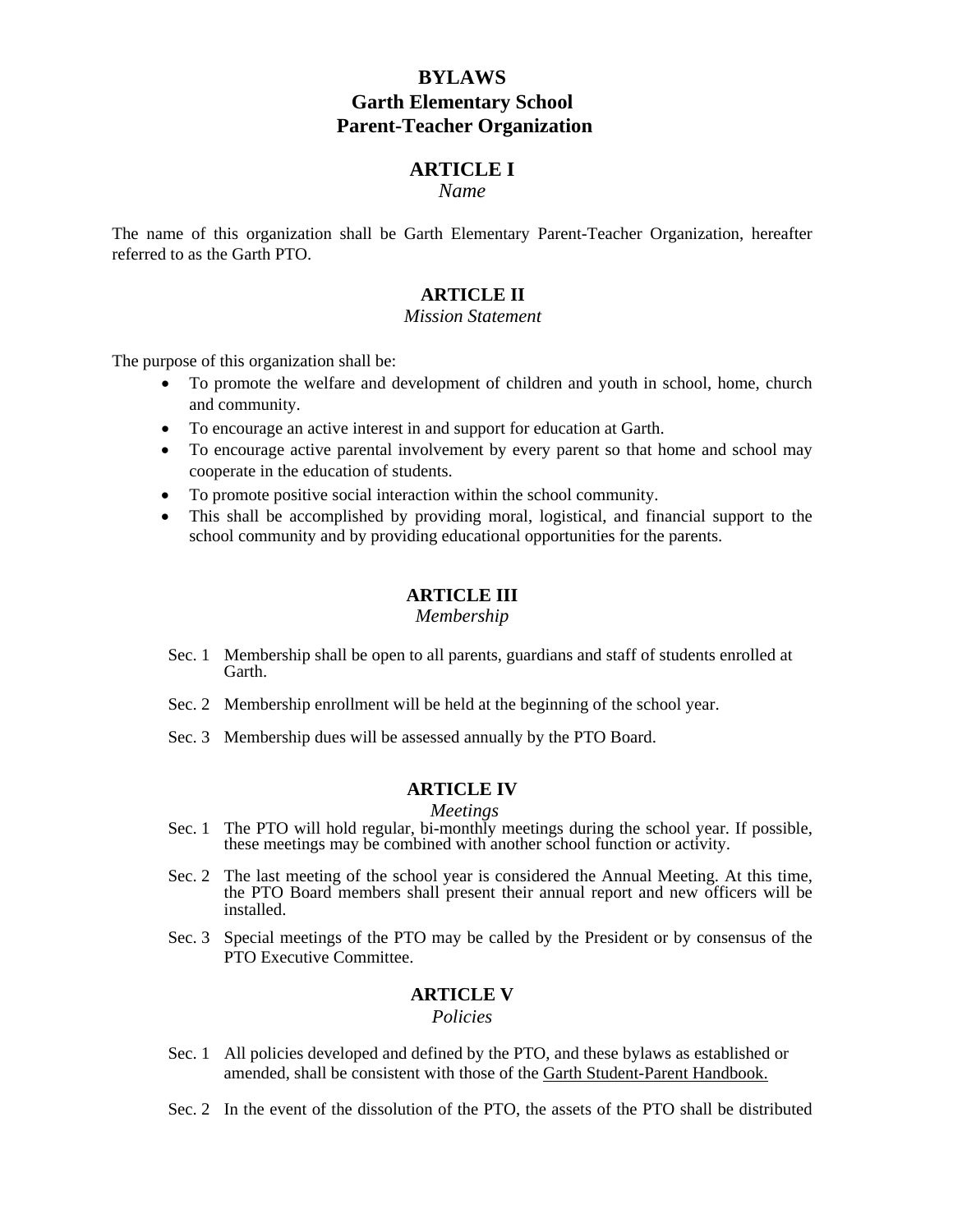to and for the benefit of Garth Elementary.

- Sec. 3 All checks shall be signed by any two members of the Executive Committee.
- Sec. 4 The names of the new officers shall be substituted as the authorized signatories on all bank accounts within 30 days of installation.
- Sec. 5 All requests or suggestions for funds shall be made in writing to a member of the Executive Committee.
- Sec. 6 Expenditures less than \$500.00 shall be subject to approval by the PTO Board.
- Sec. 7 Expenditures exceeding \$500.00 shall be subject to approval by the General Membership.
- Sec. 8 Any money approved for a school year must be used and/or reimbursed (with receipts / proof of purchase) in that year and must be re-requested the following year.
- Sec. 9 The organization is organized exclusively for charitable and/or educational purposes within the meaning of section 50 1 (c)(3) of the Internal Revenue Code.
- Sec. 10 A balance of \$1500 in liquid assets will be maintained at all times.
- Sec. 11 The Garth Places Committee shall conduct an audit of the PTO financial account(s) at least two weeks prior to the annual meeting each year.

#### **ARTICLE VI**

### *PTO Executive Committee and Board*

- Sec. 1 The Executive Committee shall consist of Officers: The President, The Vice-President, The Secretary, The Treasurer, The Principal and The Faculty Representatives. No more than 3 members of the Executive Committee, excluding the principal, may be an employee of Garth Elementary, classified or certified, at any time.
- Sec. 2 The PTO Board shall consist of the Executive Committee and the Classroom Adult Representatives (CARS).
- Sec. 3 The Faculty Representatives shall be selected by the faculty. The selection will take place before the annual meeting at the close of the school year and shall be presented along with the new officers for the next school year. Should a vacancy occur, the selection process will be repeated.
- Sec. 4 The duties of the PTO Board shall be:
	- a. To transact necessary business.
	- b. To approve plans of work with standing committees.
	- c. To present a report at the General Meetings.
	- d. To create or dissolve committees as necessary.
	- e. To request an annual review of the PTO accounts.
- Sec. 5 Meetings of the PTO Board will normally be held monthly during the school year, and as deemed necessary by the President and members of the Executive Committee.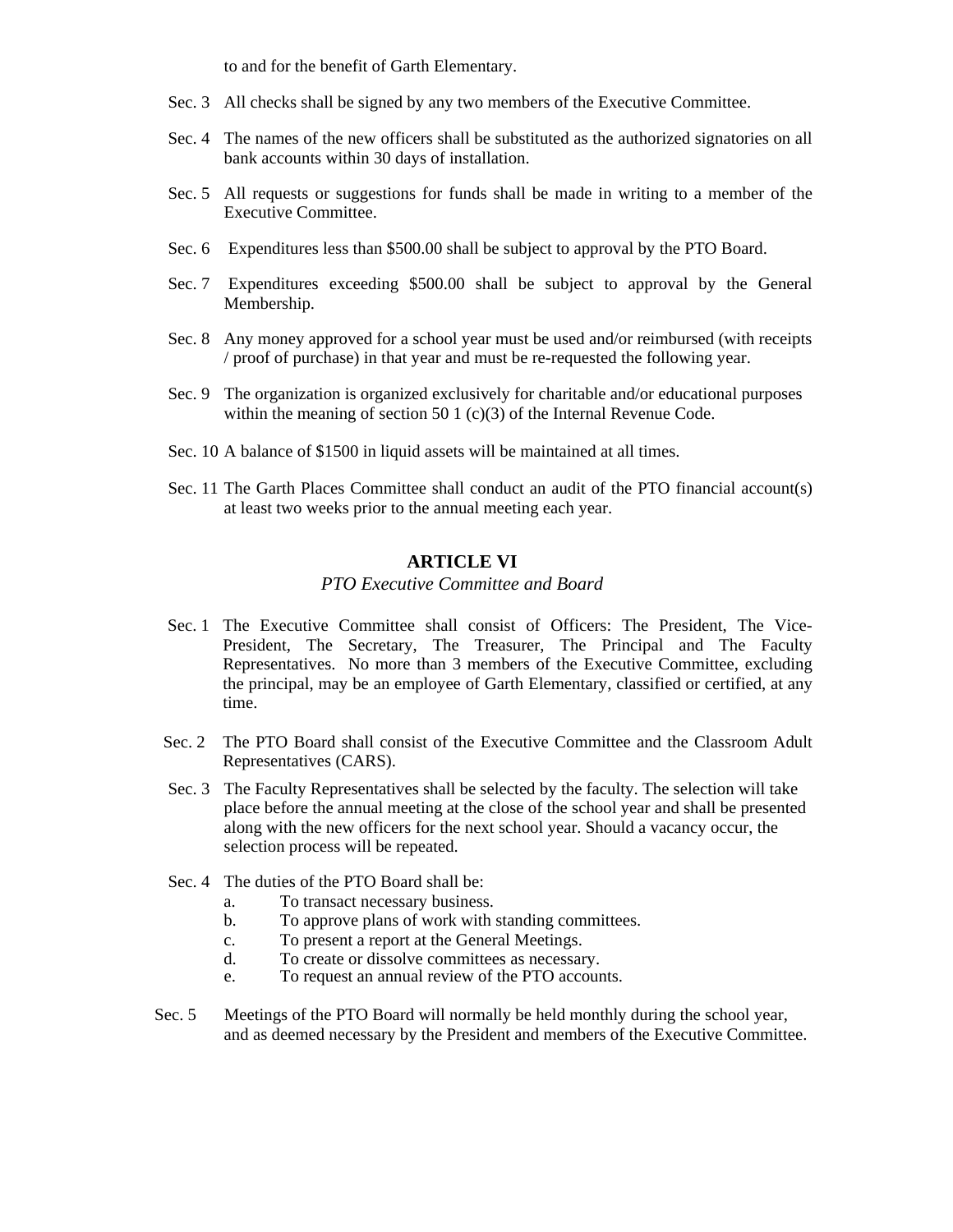# **ARTICLE VII**

### *Officers and Their Duties*

- Sec. I The officers of the PTO shall be the President, the Vice-President, Secretary, Treasurer, Principal and Faculty Representatives.
- Sec. 2 The President shall:
	- a. Preside at all meetings.
	- b. Appoint chairpersons for Standing and Special Committees upon approval of the PTO Board.
	- c. Serve as an ex-officio member of all committees except the Nominating Committee.
	- d. Provide a list of Standing and Special Committees and a description of their functions.
	- e. Create or dissolve committees as necessary.
	- f. Set the agenda for the General Meetings with the advice and consent of the members of the Board.
	- Sec. 3 The Vice-President shall:
		- a. In the absence of the President, perform all of the duties of the President.
		- b. Be responsible for initiating an annual review of these Bylaws, within the first three (3) meetings of the school year.
	- Sec. 4 The Secretary shall:
		- a. Keep the minutes of the General Membership meetings and the Board meetings.
		- b. Handle all correspondence for the Organization, except as directed by the President.
		- c. Maintain a written record of all acts of the Organization, which shall be preserved for five (5) years.
		- d. Create and distribute PTO monthly newsletter.
		- f. Have available for review at each general meeting, the minutes of the Board meetings held since the previous general membership meetings.
		- g. Have a current copy of the Bylaws.
	- Sec. 5 The Treasurer shall:
		- a. Receive and deposit all money of the organization.
		- b. Keep an accurate record of receipts and expenditures.
		- c. Payout funds only as authorized by the PTO Board.
		- d. Present a statement of account at every meeting of the PTO.
		- e. Make a full report at the Annual Meeting.
		- f. Monitor investments, checking accounts, and savings account.
		- g. Provide a monthly financial report for the PTO Board.
	- Sec. 7 The Teacher Representatives shall:
		- a. Serve as a liaison between the PTO Board and the faculty.
		- b. Keep the faculty and staff informed of PTO information and upcoming events.
		- c. Assist with programming of general meeting.
	- Sec. 8 All officers shall perform the duties outlined in these Bylaws and those assigned from time to time. Attendance at all meetings shall be considered essential. Upon the expiration of the term of office or in case of resignation, each officer shall turn over to the President, without delay, all records, books, and other material pertaining to the office, and shall return to the Treasurer, without delay, all funds pertaining to that office. If at any time the Executive Committee feels that a fellow officer is not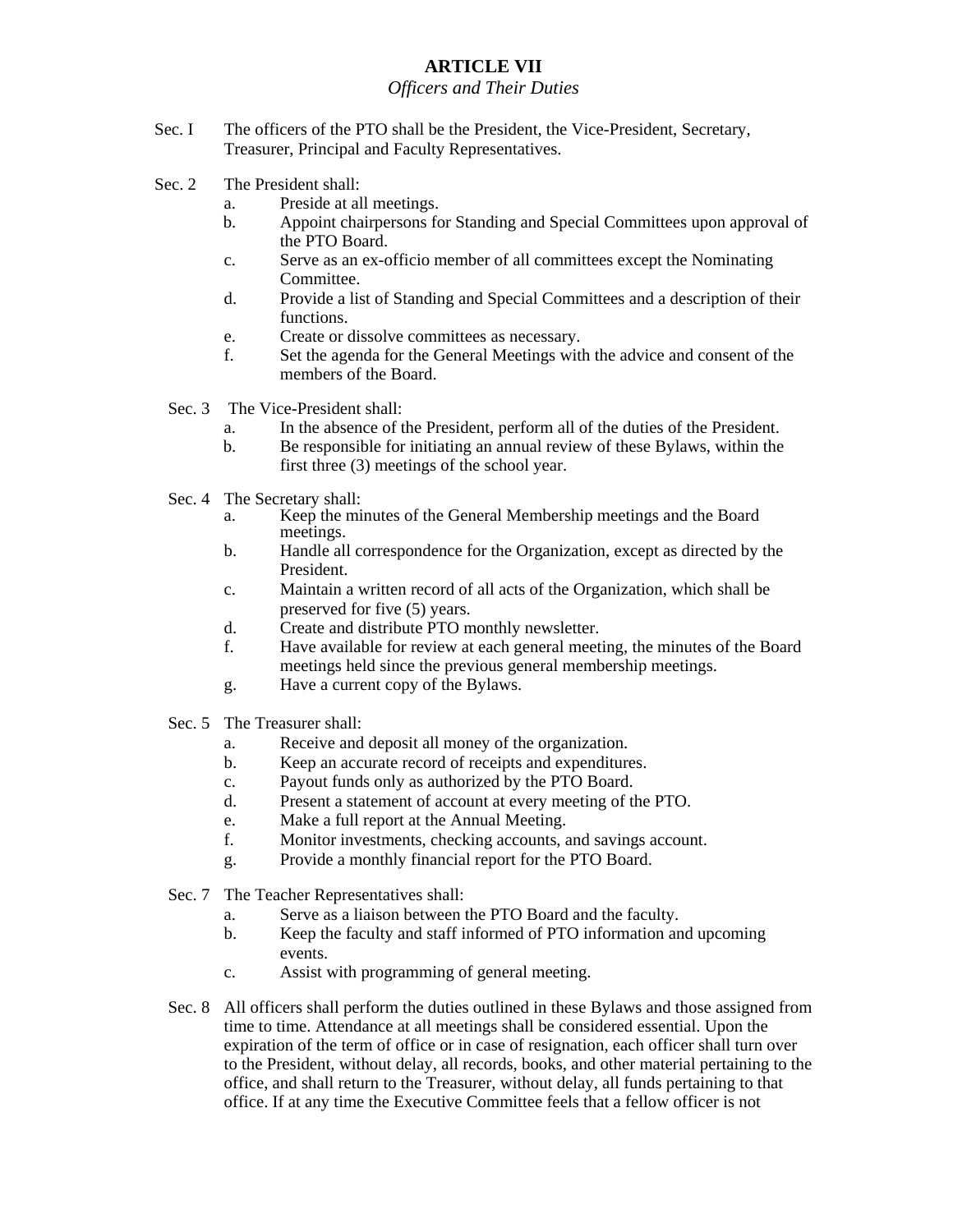appropriately carrying out his/her duties, then the highest ranking officer may call an executive meeting to discuss and handle the situation. If dismissal is necessary, there must be a % majority vote at the next PTO General meeting. Two sets of records need to be maintained at all times: one in the school office and one by the Board President.

### **ARTICLE VIII**

### *Nominations and Elections*

- Sec. 1 Each officer shall be a current member of this PTO.
- Sec. 2 Nominating Committee:
	- a. There shall be a Nominating Committee composed of three (3) PTO members who shall be appointed by the PTO Board at least one month prior to the election of officers.
	- b. The nominating committee shall elect its own chairperson.
	- c. The nominating committee shall send out a questionnaire listing job duties and name of officer positions and gather responses.
	- d. The committee will nominate an eligible person for each office to be filled. They will report their results at the next general meeting and will accept additional nominations from the floor.
	- e. Only those persons who have signified their consent to serve if elected shall be nominated for or elected to such office.
	- f. The committee will be responsible for preparing the ballot and administering the election process.
- Sec. 3 The order of election of officers shall be by electing the Vice-President, after which the Secretary and Treasurer shall be elected in order. Any person nominated for an office and not elected may be nominated from the floor for any other office on which voting has not taken place. In the case of a tie vote a second ballot shall be taken, then a flip of a coin administered by the Principal shall determine the new officer.
- Sec. 4 All officers will serve a one (1) year elected term in the same office, except the Vice-President, who may be asked to serve a two year term (the first year as Vice-President and the second one as President). Other officers may be elected to serve an additional term.

### **ARTICLE IX**

#### *Vacancies*

- Sec. 1 In case a vacancy occurs either voluntarily or involuntarily in the office of President then, the Vice-President shall assume the office. The Vice-President shall also serve his/her elected term as President.
- Sec. 2 In case a vacancy occurs in the office of Vice-President, EXCEPT for filling the unexpired term of President, a special called election shall be held.
- Sec. 3 Vacancies in other offices shall be filled by consensus of the remaining members of the PTO Board and a special called election shall not be held.

# **ARTICLE X**